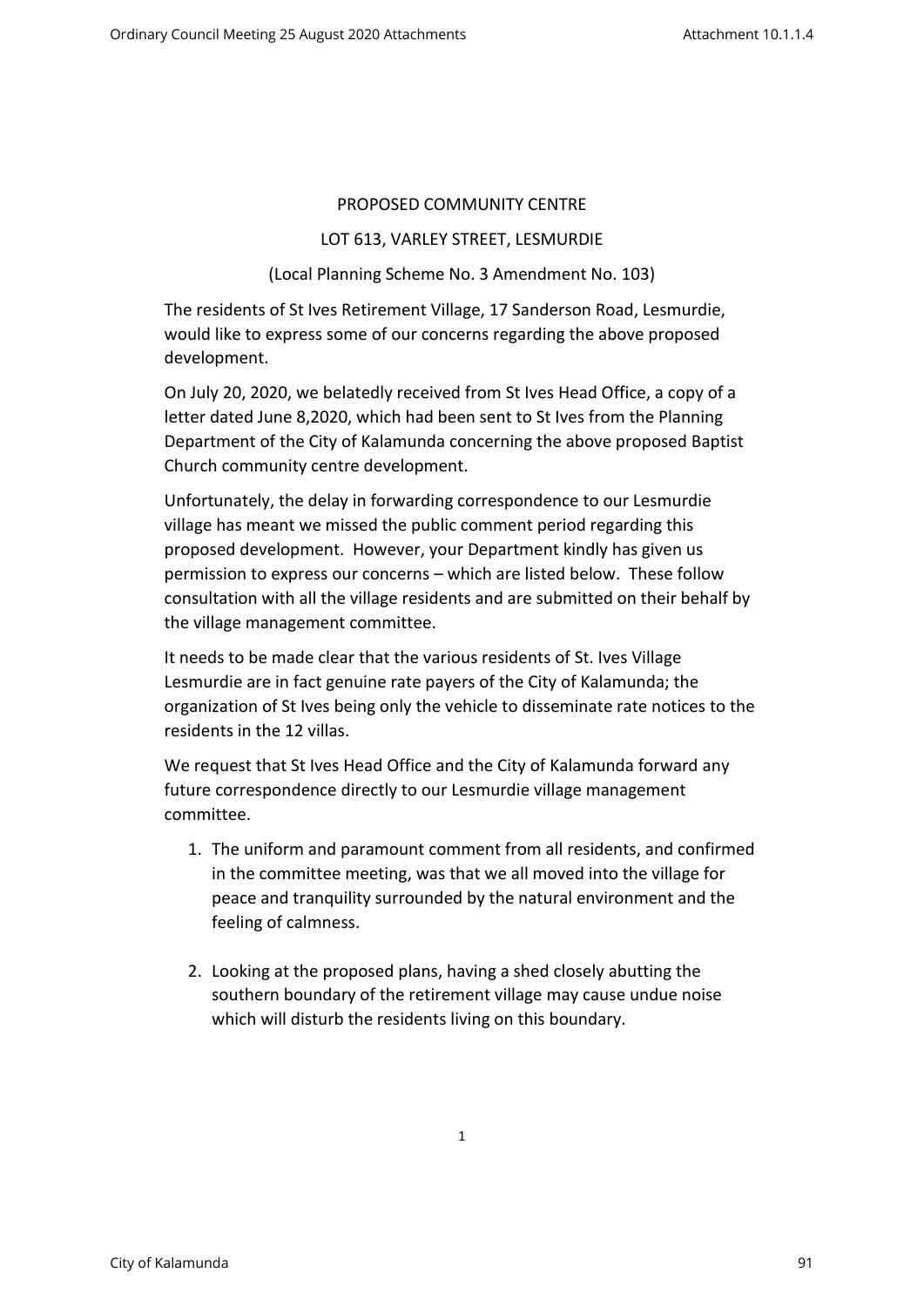- 3. The half-court basketball court is proposed to be close to the boundary and again will disturb the residents living along the boundary. Introducing youth into an aged community can bring benefits but all too often it is for the benefit of the youth and detriment of the aged. Loud unexpected noise can be terrifying to us older members of a community. Deep penetrating sounds such as heavy base music or balls being bounced on the ground can be particularly upsetting. As we age many of us suffer with mysophobia and introducing youth into an environment of predominantly aged can seriously aggravate such conditions. The potential flood lighting that could be utilized to enable night use will definitely affect the residents that reside in villas 15 and 17 and most likely villas 19 and 13.
- 4. The increase in traffic flow in and around the development on Brady Road, Sanderson Road and Varley Street, and the potential use of extra foot and vehicular traffic on the fire break adjacent to our village, is also a concern. Should any development go ahead, it is requested that this fire break be securely closed to access by construction vehicles and other traffic using it as informal access.
- 5. Another major concern is the extra traffic coming to and from the proposed development on to the corner of Brady Road and the already busy Lesmurdie Road. It is an accident waiting to happen.
- 6. The proposed development means more people in and around the retirement village, which is a concern regarding both day and nighttime. Security will become an issue for our elderly residents.
- 7. Looking at the plans of the main community centre building, there is a proposal for a café. There is already a café a few minutes walking distance down Sanderson Road at the Lesmurdie Shopping centre which has supported the local community for several years. We need to support that café, as well as the other businesses in the Lesmurdie Shopping Centre, as the shopping centre is very much needed in our wider community.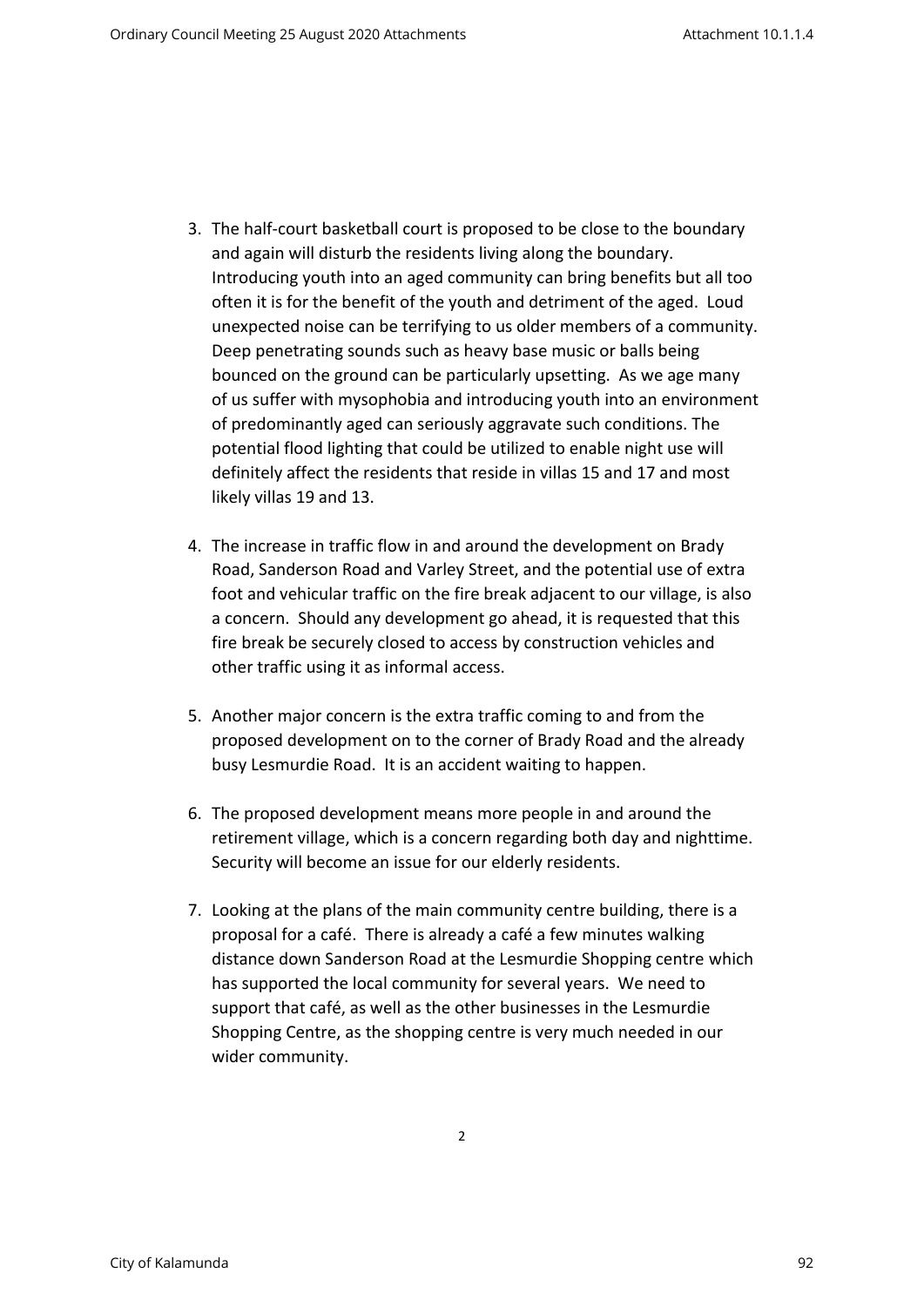- 8. Considering there are two parts before this development might be approved, the change in the land titles certificate and the planning approval, the residents of the St Ives Retirement Village ask to be kept informed throughout the processes and have the opportunity to attend any further meetings relating to this proposed development.
- 9. Some residents of the St Ives Retirement Village were invited over a year ago to attend a meeting at the Baptist Church to discuss a proposed development. The organizer of the meeting from the Baptist Church said that we would be made aware of any plans for their future development. The church asked for a contact name for our village and this was provided. At no point since has he been contacted. Any further contact can be thru our village committee. The recent letter from the City of Kalamunda is the first correspondence we have received regarding the proposed development.
- 10. This proposed development will impact residents in the Clarege retirement village on the Varley Street side who would also be exposed to similar problems.
- 11. Aspects of the Community Centre may have some value, but we have considerable concerns over the nature of some of the proposed support services. These potentially could raise issues over proximity to the adjacent children's playground, the Girl Guide hall, the childcare centre, and the elderly living in the several adjacent retirement villages. Our understanding was that after the meeting we had at the Baptist Church over a year ago, the Community Hall was to be used as a multi-purpose Community Centre. Given that several community functions are already available at the present Baptist church facility, the question is why another such development – unless a commercial 'service' (such as NDIS) operation is envisioned?
- 12.Why isn't the large vacant block on the immediate west side of the church under consideration on land already under tenure to the church?